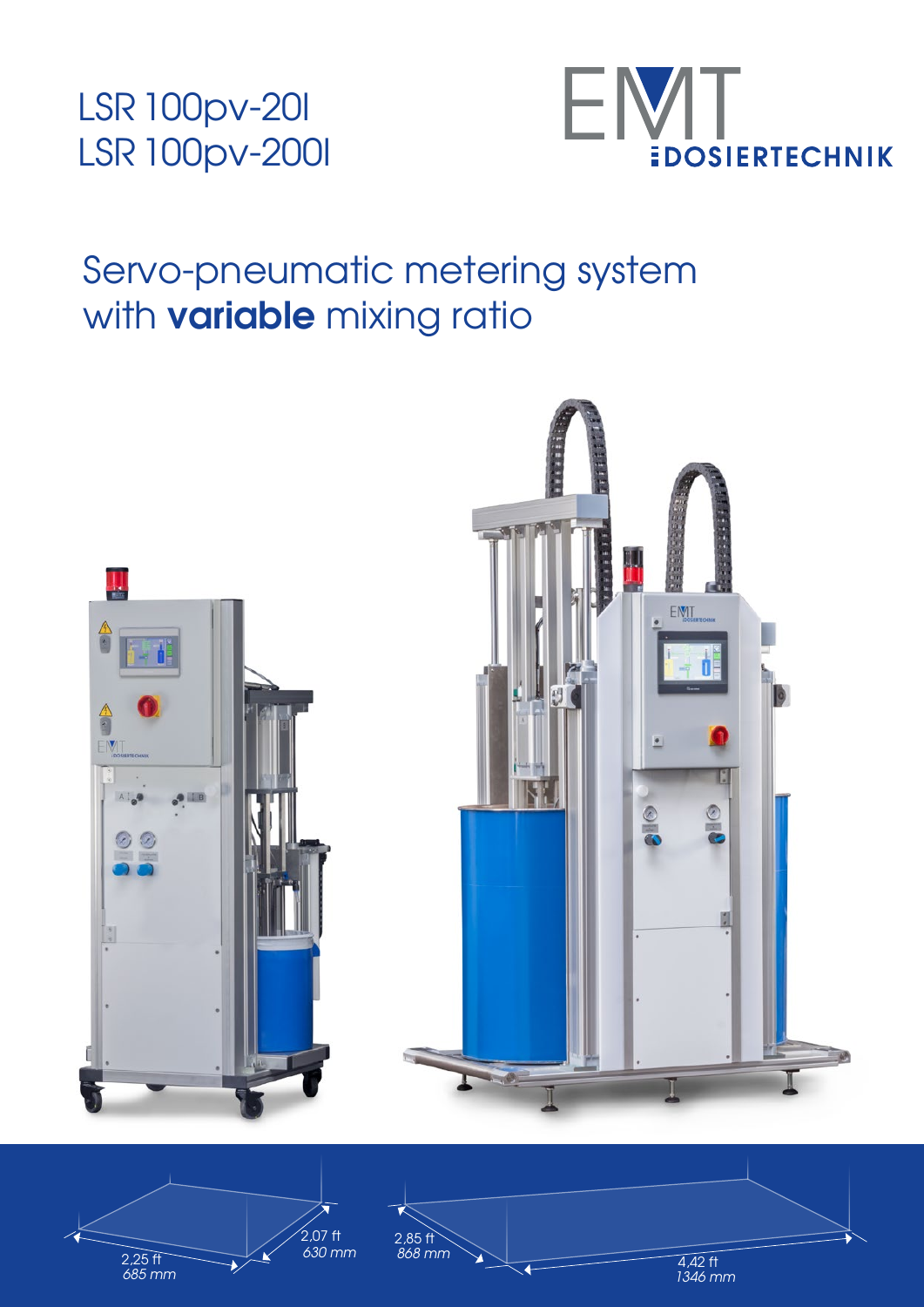## 0,054grams \*

With the new LSR 100pv, a level of accuracy that has been virtually inconceivable with a pneumatic system to date has become the reality!

Thanks to the lower purchase price compared to a servo-electric system, you benefit from efficiency that is unrivalled on the market in this form.

The LSR 100pv therefore meets our tremendously strict standard for highly efficient and precise mechanical engineering, which is so closely linked to our business philosophy that it gave the company its name: Efficient Metering Technology.



- Stainless steel scoop piston cylinder
- Transparent follower plates Air pockets can be identified immediately and unnecessary flushing is avoided
- Flat follower plates

Residual amount optimisation and convenient cleaning of the follower plate

- Minimum compressed air consumption = lower energy costs
- Stainless steel barrel roll in device (optional)

### Servo-pneumatic metering system with **variable** mixing ratio

The EMT system sets itself apart with the following features:

- Up to 110 g shot weight metering with no switchover point – that means:
	- · Absolutely constant compression ratio while filling the screw of the mould injection machine
	- · Constant mixing ratio during the entire metering process

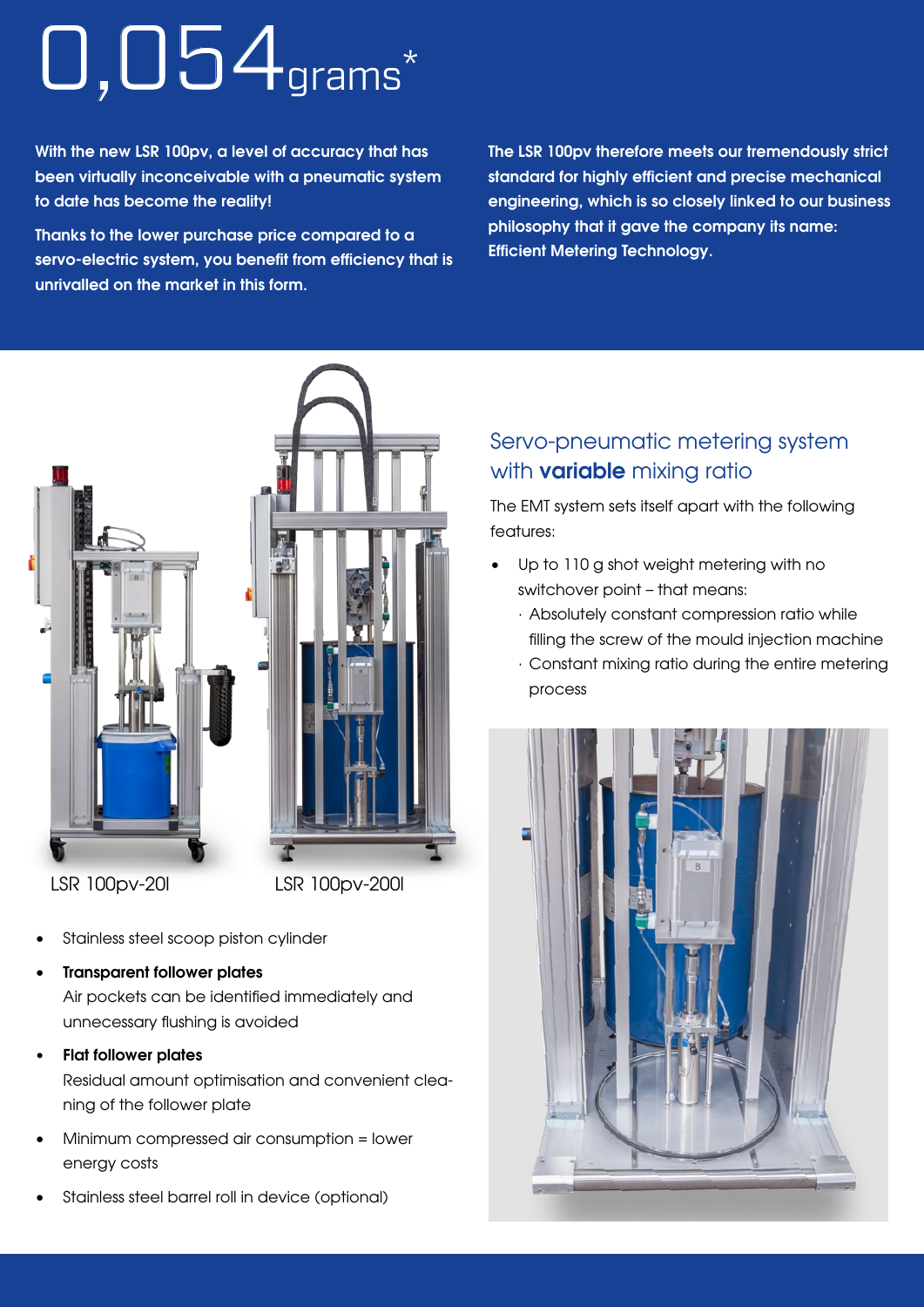$\mathsf{L}\,$  Since the two metering pistons can or have to move independently of each other in a system with an electronically controlled, variable mixing ratio, it is essential for a constant metering accuracy during the entire shot volume that the metering pistons travel exactly the same distance at the same speed.

Thus the key quality characteristic is the travel accuracy, meaning how large the travel deviation of the metering pistons for the A and B-component is. With the LSR 100pv, this deviation is in the range – virtually inconceivable for a pneumatic system to date – of a few tenth of a millimetre. One-tenth of a millimetre corresponds to a deviation of \*0.054 grams. This is a completely insignificant quantity compared to the amount

of mixture in the static mixer and screw of the mould injection machine.

The deviation is not discernible with the naked eye and is therefore centrally displayed on the main screen. With many metering systems, a movement difference of the metering pistons is clearly visible – especially when the pistons pass a switchover point during metering.

The single-action EMT metering pistons have no switchover points during the metering phase, thereby guaranteeing perfect constant feeding of the screw in the injection moulding machine.

The mixing ratio of the respective metering stroke is calculated and displayed at the end of each metering stroke.

After filling the metering cylinders, the material is pre-compressed which, depending on the viscosity, leads to a different starting point of the metering pistons.

With the LSR 100pv system, the different filling level has no effect on the mixing ratio for precisely that reason.



#### Minimum waste when changing the type of material

Since only one chamber has to be flushed, the metering cylinders need only a very small amount of material for flushing. Hoses are mounted directly on the outlet of the metering cylinder, so that there is no waste for rinsing if a separate set of hoses is used for each type of material.

Since EMT offers hoses at very reasonable price, using a separate hose set for each material generally pays off.